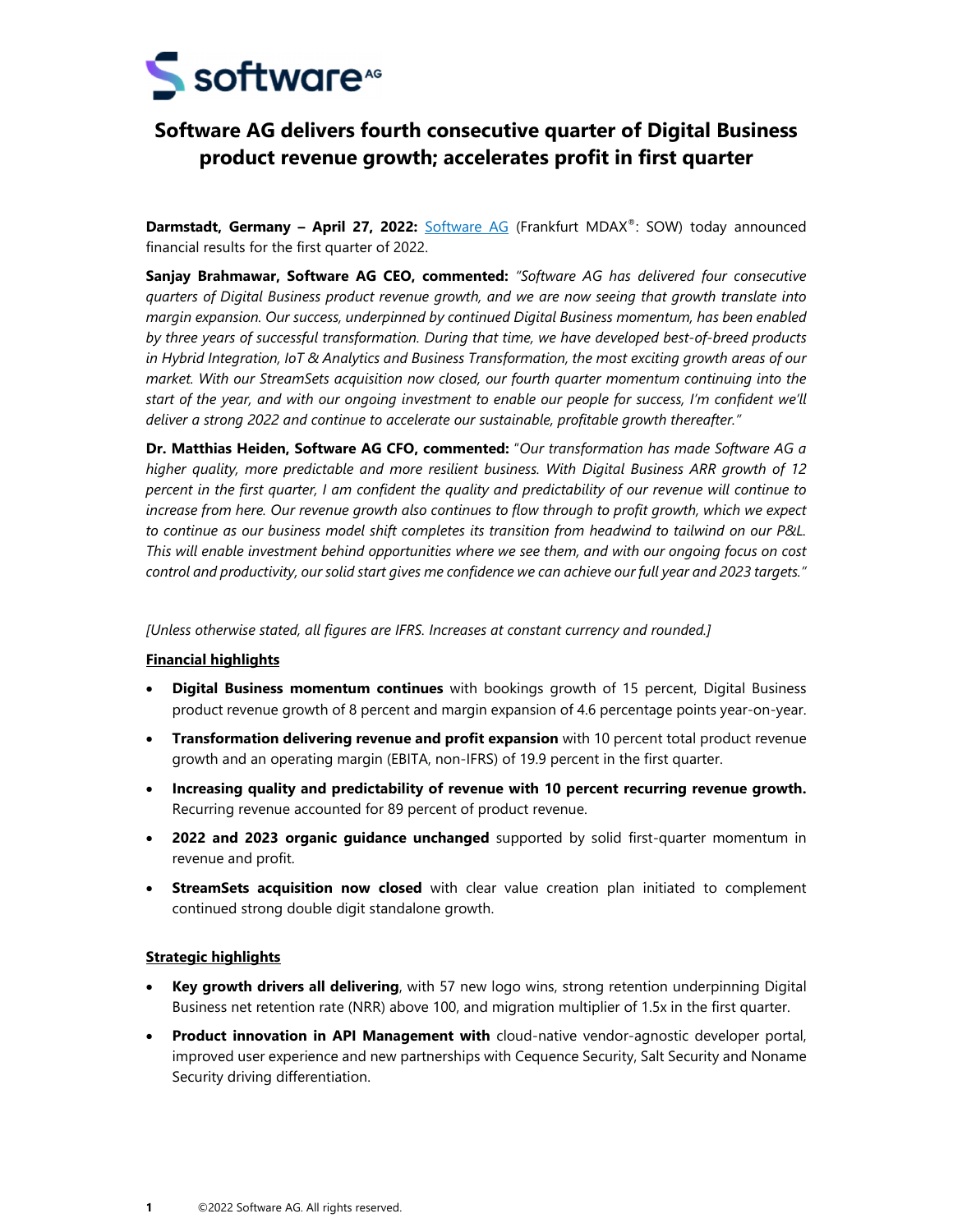

- **New Digital Business innovation driving cross-sell from Adabas & Natural (A&N)** with 8 out of top 10 A&N deals in the quarter including Digital Business cross-sell success.
- **Salesforce specialization driving success** with sales teams now aligned to key growth product areas. Digital Business conversion rate continued to improve year-on-year.

#### **Business environment**

Software AG continues to operate in a global market accelerating towards digital transformation. Its leading cloud-native products help enterprises build modern digital backbones that connect disparate systems and applications, draw insight from the data these systems produce, and leverage totally new data created by devices and systems operating in the hands of frontline business users at the edge of enterprise IT environments. The Group's products unlocking this opportunity are focused in the areas of Hybrid Integration, IoT & Analytics and Business Transformation. Through to 2026, these products are serving addressable markets growing 13 percent, 21 percent and 70 percent respectively.

The Group's total market opportunity is €61 billion, growing at 16 percent CAGR through to 2026. It is built up of three segments. The first is a  $\epsilon$ 16 billion segment currently served by the Group's existing product portfolio and sales organization. The second is an additional segment made up of the remaining opportunity for those products and services in adjacent market segments like the mid-market, and the third is accessible only through the addition of new technology or go-to-market capability. Gaining access to this final segment is the rationale behind the Group's string-of-pearls M&A strategy, which it initiated with its acquisition of StreamSets in February 2022.

#### **Leading indicators for growth momentum and pace of subscription shift**

The Group continues to track leading indicators which demonstrate the success of its transformation. These measures showcase elements of the Group's performance which are not visible on the basis of its IFRS numbers alone. The Group's **ARR, an increasingly important confidence indicator of its future recurring revenue and cash flow growth potential**, was €605.5 million at the end of the first quarter, representing 11 percent growth year-on-year. ARR within the Group's Digital Business grew 12 percent year-on-year to €429.4 million. **Recurring revenue** in the quarter was €147.9 million, up from €129.7 million in the first quarter of 2021. This represents 89 percent of the Group's total product revenue, ahead of its 2023 ambition of 85 percent. The **proportion of the bookings within the Group's Digital Business which came from subscription and software as a service (SaaS)** in the first quarter was 81 percent.

#### **First quarter 2022 business line bookings performance**

Software AG's **Group bookings** of €112.3 million in the first quarter represented growth of 22 percent year-on year (Q1 2021: €88.8 million). Bookings in the Group's **Digital Business** grew 15 percent yearon-year to  $\epsilon$ 79.7 million in the first quarter (Q1 2021:  $\epsilon$ 67.4 million). This represented a solid performance, in line with the Group's full year guidance range, against a tough year-on-year comparator. The Group's **A&N** business line delivered another strong performance and benefited from a large deal being pulled forward from the second quarter. Bookings of €32.6 million represented growth of 43 percent year-on-year (Q1 2021: €21.4 million).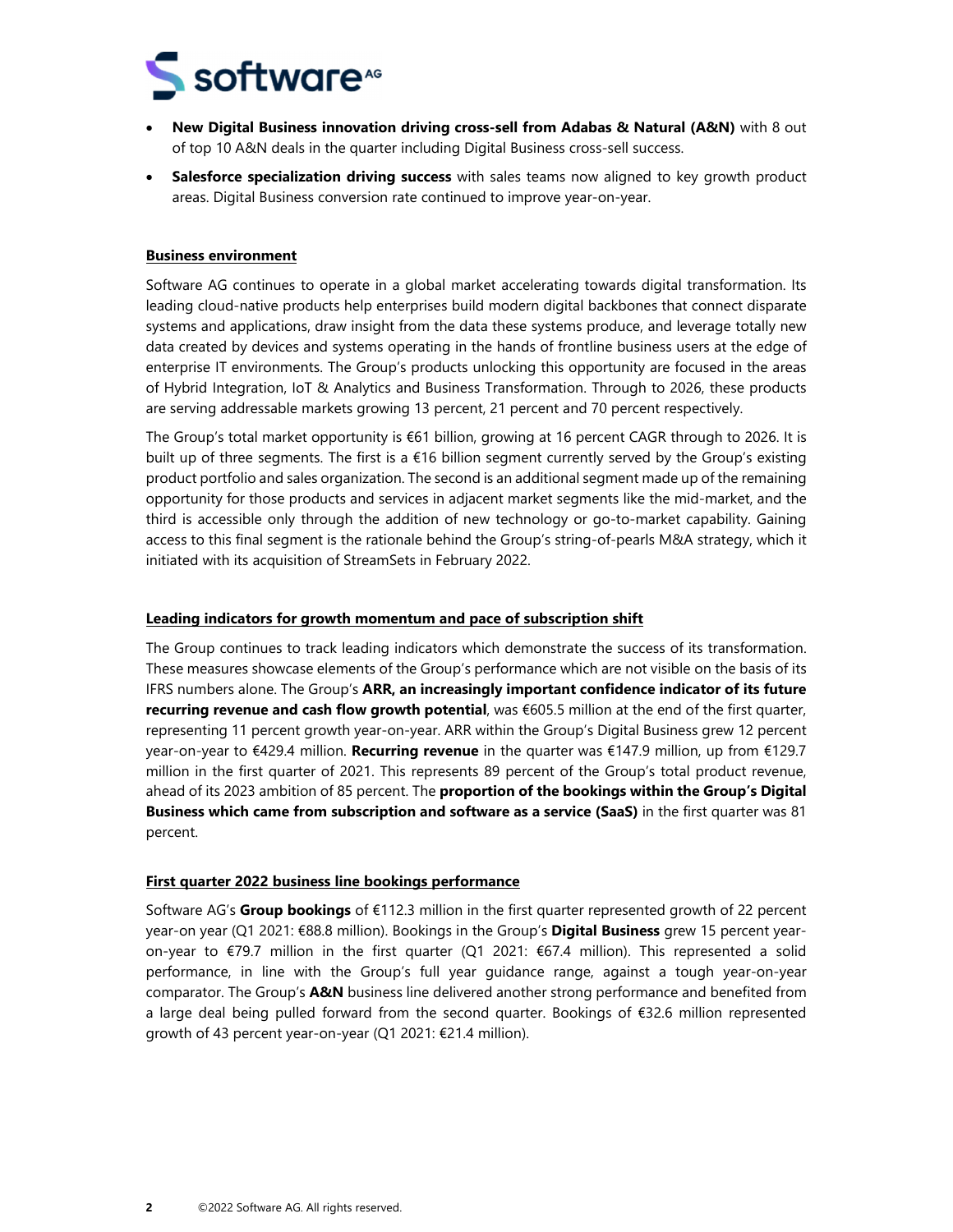

#### **First quarter 2022 Group revenue and earnings performance**

Software AG reported €206.0 million in **total revenue** in the first quarter (Q1 2021: €183.1 million). This represented growth in constant currency of 8 percent year-on-year. **Product revenue** growth was 10 percent in the first quarter to €166.9 million (Q1 2021: €146.5 million). **Digital Business** product revenue saw growth of 8 percent in the first quarter to €110.9 million, representing a fourth consecutive quarter of growth (Q1 2021: €98.9 million). **A&N** product revenue was €56.0 million in the first quarter, representing strong growth year-on year (Q1 2021: €47.5 million).

Within **Professional Services**, the first quarter saw revenue growth of 2 percent year-on-year to €39.1 million (Q1 2021: €36.7 million). Professional Services delivered profit of €6.8 million in the first quarter, up 1 percent at constant currency (Q1 2021: €6.4 million).

The Company's **EBIT** was €30.0 million in the first quarter (Q1 2021: €15.3 million). The Group's **operating EBITA** (non-IFRS) was at €40.9 million in the first quarter (Q1 2021: €24.5 million), giving Software AG an operating EBITA (non-IFRS) margin of 19.9 percent in the first quarter, up 6.5 percentage points year-on-year (Q1 2021: 13.4 percent).

The Group's **free cash flow** in the first quarter was lower year-on-year at €24.3 million (Q1 2021: €39.8 million). If the Group's first quarter 2021 comparator was adjusted for cash collected late as a result of the malware attack in the fourth quarter of 2020, the Group's first-quarter 2022 cash flow would have been flattish year on year.

# **Employees**

Software AG continues to invest in its people and in evolving its culture for growth. The Group's employees continue to work with passion for its products, innovative spirit and commitment to customers, which is being driven through the Group's new culture framework. This cultural development is helping the Group become more competitive in attracting and retaining the best talent in its industry, and is supporting its push towards and beyond its ambitious future growth targets.

As of March 31, 2022, Software AG had 4,801 employees worldwide (full-time equivalents; March 31, 2021: 4,669). This represents an increase in the Group's employee base of 132, or up 3 percent year-onyear.

# **Guidance**

The Group has today reiterated its guidance for the full year 2022. The Group's organic guidance ranges, at constant currency; except for margin, are:

- Digital Business bookings growth between 15 percent and 25 percent
- A&N bookings growth between 0 percent and 5 percent
- Total product revenue growth between 7 percent and 11 percent
- Operating margin (EBITA, non-IFRS) between 20 percent and 22 percent

The Group also reconfirms its mid-term ambitions for the organic business: €1 billion Group revenue, 25 percent to 30 percent operating margin, 85 percent to 90 percent recurring product revenue and roughly 15 percent Digital Business CAGR in 2023.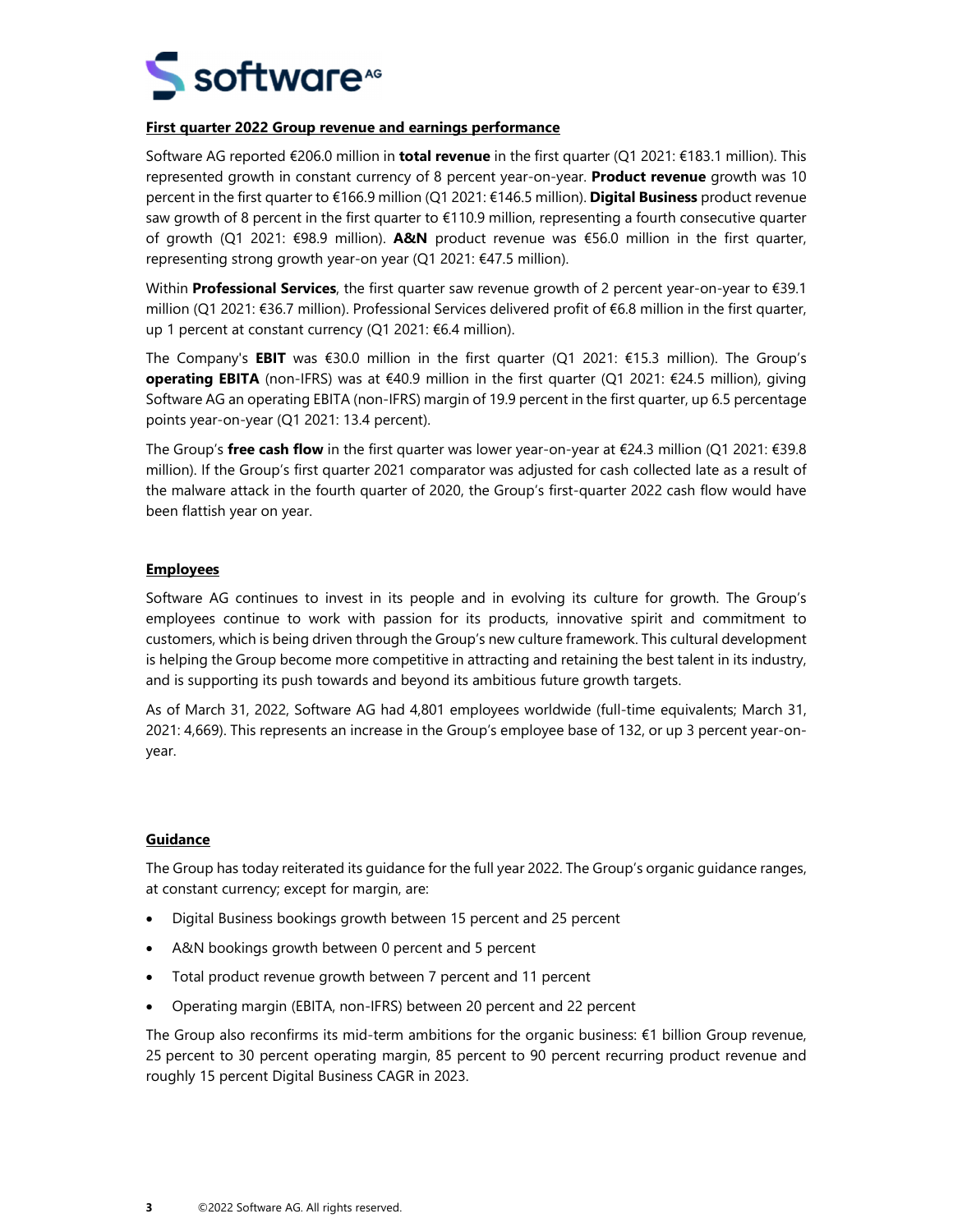

On top of this organic development, with the addition of StreamSets Software AG expects 2022 non-IFRS Group product revenue growth in the range of 12 percent to 16 percent. The Group also expects to see an impact on non-IFRS EBITA of between -€17 million and -€13 million in 2022.

These estimates exclude any impact from purchase price allocation, including any deferred revenue adjustments, and the translation of non-IFRS revenue and profit numbers into IFRS. These impacts are currently being finalized and an update will be provided at the Group's half-year report, if not earlier.

Looking beyond the current year, Software AG expects the acquisition to add to its organic growth in 2023. With the addition of StreamSets to the organic business, the Group expects total revenue to be comfortably ahead of its €1 billion goal.

The Group also continues to monitor the humanitarian situation in Ukraine closely. Annual revenue from Russian and Ukrainian customers is in the low single-digit million-euro range and the Group stopped all new business direct sales efforts in Russia in early 2021 as part of its Helix strategy to focus on toptier-1 countries. The Group stands behind the Ukrainian people and is doing all it can to ensure the safety and wellbeing of its people in the region and support refugees arriving in Germany.

#### **Conference call**

A webcast for investors and financial analysts will take place on Wednesday, April 27, 2022, at 9:00 a.m. CEST (8:00 a.m. BST). Please pre-register to receive dial-in details at Result Center (softwareag.com).

#### **About Software AG**

Software AG is the software pioneer of a truly connected world. Since 1969, it has helped 10,000+ organizations use software to connect people, departments, systems and devices. Software AG empowers truly connected enterprises using integration & APIs, IoT & analytics and business & IT transformation. Software AG's products establish a fluid flow of data that allows everything and everyone to work together. The company has more than 4,800 employees across more than 70 countries and annual revenue of over €800m. It is committed to its ambition of exceeding €1 billion of organic revenue and reaching an organic operating profit margin (EBITA, non-IFRS) of between 25 percent to 30 percent in 2023.

For more information, also follow on **LinkedIn** and **Twitter**.

**Contact:** 

#### **For Investor Inquiries**

**Robin Colman** Senior Vice President, Corporate Development and Investor Relations E: robin.colman@softwareag.com T: +49 6151 92-1274

**For Media Inquiries** 

**Dr. Astrid Kasper** Senior Vice President, Corporate Communications E: astrid.kasper@softwareag.com T: +49 6151 92-1397

**Dorothee Tschampa** Senior Manager, Financial Communications E: dorothee.tschampa@softwareag.com T: +49 6151 92-1575